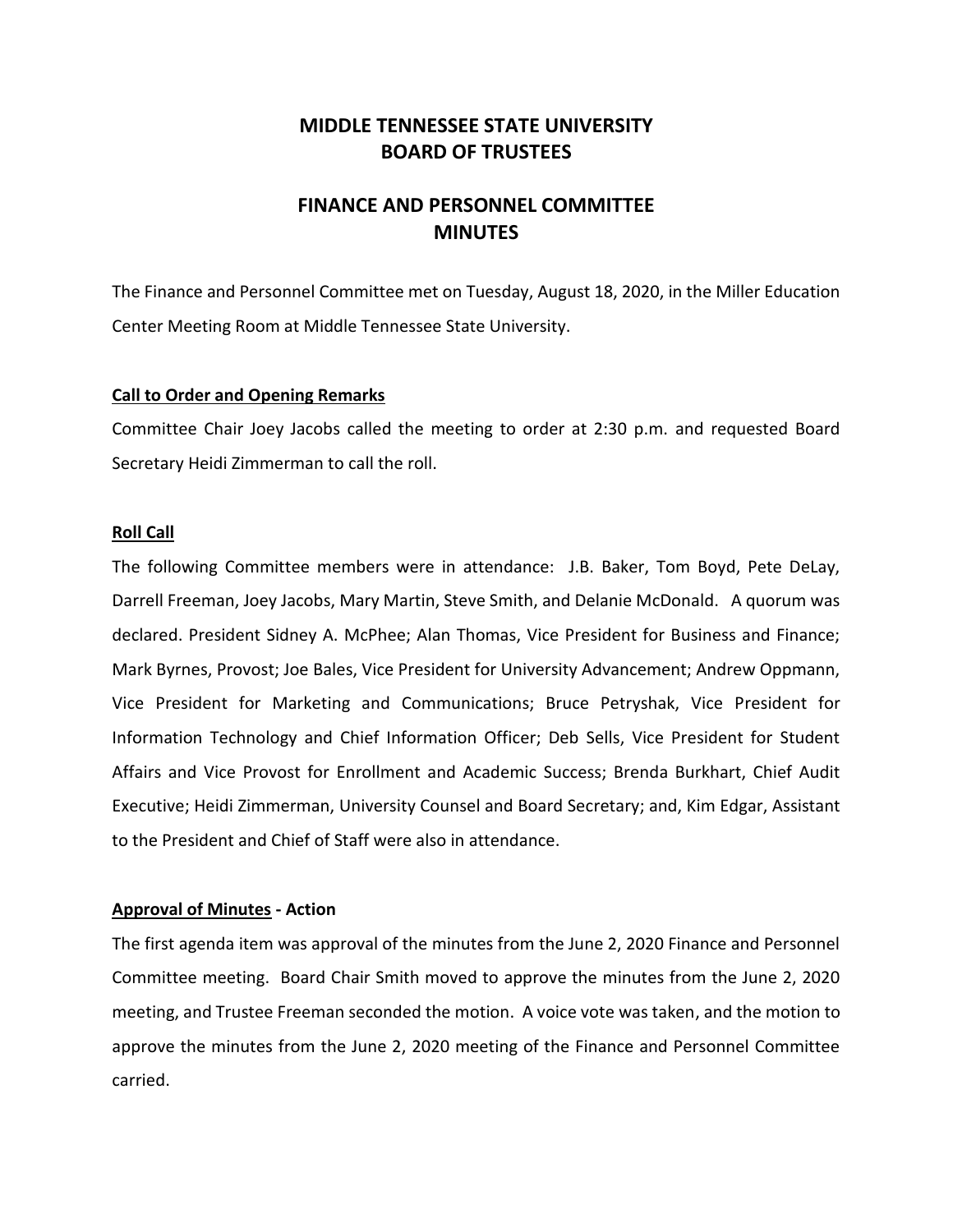### **Fiscal Year 2019-20 Update - Information**

For the next agenda item, Mr. Thomas provided the following updates concerning Fiscal Year 2019-20 operations:

- Higher education was held harmless from any impoundments by the state;
- Pandemic related costs did not cause a significant increase in overall University expenses due to resource reallocation;
- Initial CARES Act funding was used to cover housing refunds, meal plan refunds, student wages, and technology purchases;
- Reduction of services in March should result in one-time carryover funding that will be held in reserve to help mitigate potential long-term impacts from the pandemic; however, final operating numbers will not be known until the accounting records are closed out for FY 2019-20.

## **Coronavirus Aid, Relief, and Economic Security (CARES) Act - Information**

Next, Mr. Thomas provided the Committee with an update on the use of the CARES Act funding and its impact on the budget. He directed the Committee to the meeting materials for a description of each funding source and their spending requirements. He noted that the University had been awarded \$19.7 million to date through the CARES Act Funding, which included funding from the Governor's Emergency Education Relief Fund (GEERF). As of July 27, the University had spent \$10.8 million with most in the area of emergency student aid, as the intent of the funding was to get money into the hands of the students very quickly. He stated that technology purchases to provide faculty with equipment needed to teach online and inclassroom courses are currently in process. Mr. Thomas then informed the Committee that the University was closely following Congress's progress on the next round of expected funding and would keep the Board informed with any updates. Chairman Jacobs asked for a clarification regarding the conditions for the state to receive the GEER funds. Mr. Thomas explained that by accepting these funds, the state could not cut appropriations to elementary, secondary, and higher education below support levels in the three preceding years.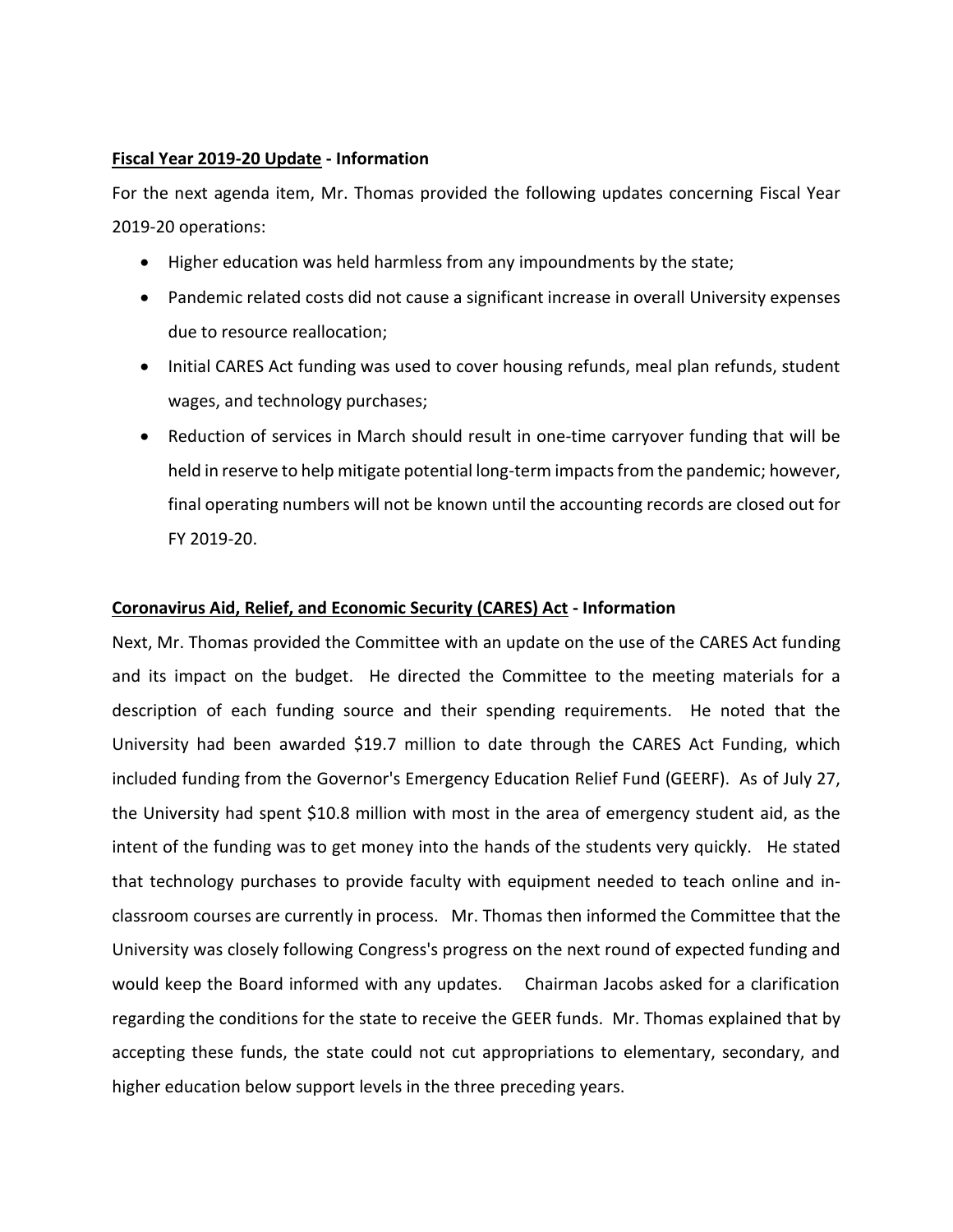#### **Fiscal Year 2020-21 Budget Update - Information**

The next agenda item was an update on the FY 2020-21 Budget. Mr. Thomas referred the Committee to the July 1 email sent by the President informing the University Community and Board of Trustees of the funding received or retained in the budget and the items that were removed. All new funding for higher education, which included salary increase funding, was removed; however, the University did retain \$4.6 million in capital maintenance funding and \$1.2 million in one-time funding for the Meharry Medical Education Program. Mr. Thomas informed the Committee that the University had approximately \$6.6 million in fixed cost increases, including the cost of appropriations lost in the outcomes formula. He explained that these costs would typically be covered with new appropriations or new tuition dollars. Since neither of those sources will be an option for FY 2020-21, existing funding must be reallocated to cover the costs increases, which will result in a 3.3% reallocation in the existing base budget. The Provost and Vice Presidents have been working to determine the impact this reduction could have on their respective areas. Dr. McPhee stated that this would not be an across-the-board budget cut, but rather a strategic look at giving priority to programs that have the potential for growth over those that are struggling.

Dr. McPhee then provided the Committee with a brief update on enrollment numbers. He informed the Committee that after the first purge, enrollment was still up 2.67% over last year. Trustee DeLay reminded the Committee of the Trustees Fund established two years ago to assist students that need a small amount of financial assistance to stay in school. He noted that the replenishment of the fund would make an enormous difference for those students this year.

#### **Classified Employee Grievance Annual Report - Information**

Kathy Musselman, Assistant Vice President for Human Resources, presented the Classified Employee Grievance Annual Report as the final agenda item. Ms. Musselman informed the Committee that TCA §49-8-117 requires each State University Board to provide an annual report to the education committees of the Senate and the House of Representatives that shows the